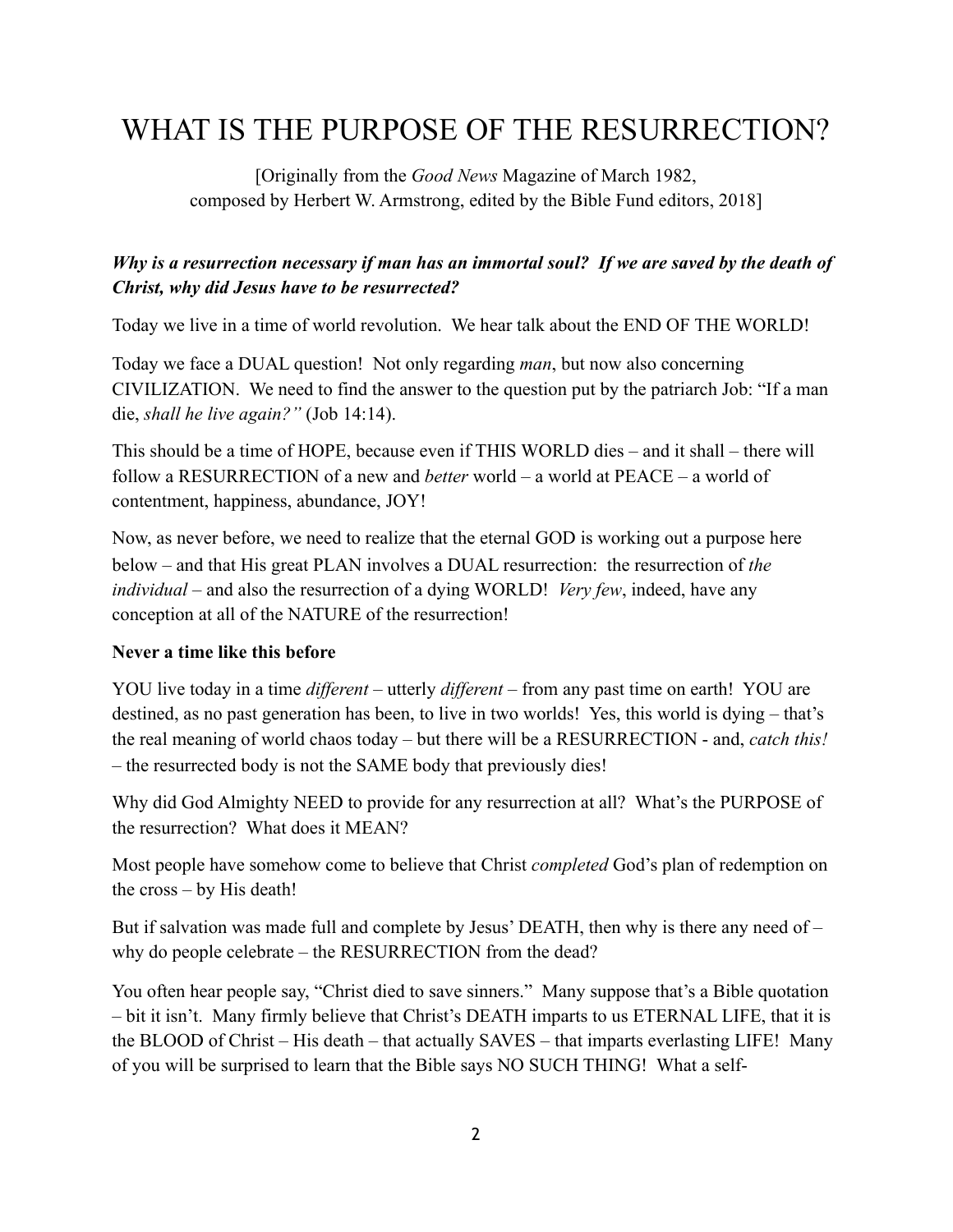contradictory, totally unscientific thing the Bible would be stating, if you could find that in the Bible!

There is no more basic and firmly established law known to science than the law of biogenesis – that only LIFE can beget life! DEATH has no power to impart LIFE! Life cannot spring from dead matter. The living does not come from the NOT-living! GOD ALMIGHTY created that law!

## **Death cannot impart life**

The Scriptures reveal that ALL have sinned and the PENALTY for sin is DEATH (Rom 3:23, 6:23)! The PUNISHMENT is *death* – yes, death for all eternity – ETERNAL PUNISHMENT!

The Bible definition of SIN is the transgression of God's LAW – the immutable, inexorable SPIRITUAL law of LOVE summed up by the Ten Commandments (1 John 3:4). God established that law, actually *set it in motion*, to MAKE MEN HAPPY. It's THE WAY to peace, to prosperity, joy! It's the *perfect* WAY OF LIFE. It's the way to ENJOY life to the full!

This world is filled with strife and war, fear and worry, poverty and want, discontent and SUFFERING only because men have TRANSGRESSED that holy, spiritual LAW!

God's salvation des not impart *merely* eternal life! Salvation means FAR more than that! Jesus said He came that we might have eternal life, yes. But He also said something MORE: "I am come": He said, "That they might have LIFE, *and that they might have it more* ABUNDANTLY" (John 10:10).

God help us to comprehend! Not merely continuous existence – but the full, happy, interesting, ABUNDANT life! Yes – and *that* for ALL ETERNITY!

# **Why God hides Himself**

Just stop and think a moment! For God to impart mere never-ending EXISTENCE, which we should live in ever-increasing emptiness, boredom, misery and suffering – why, that would be the most *cruel* PUNISHMENT! GOD IS LOVE (1 John 4:8)! He wants YOU to learn the way to ENJOY life – FOREVER! Your transgression of GOD'S Way of life has not only brought unhappiness and suffering to you, it has *cut you off* from all contract with your Maker! You are a mere mortal. The penalty hanging over you is DEATH (Rom 6:23) – and the most certain thing in life is that all shall DIE! You have no power to impart to *yourself* eternal life. And you are *cut off* from God the Father, the GIVER of eternal LIFE!

But God so loved this world that He gave His only begotten Son, that if you believe on HIM you shall not, after all, PERISH, but have the GIFT of everlasting LIFE (John 3:16)! That can only come THROUGH CHRIST!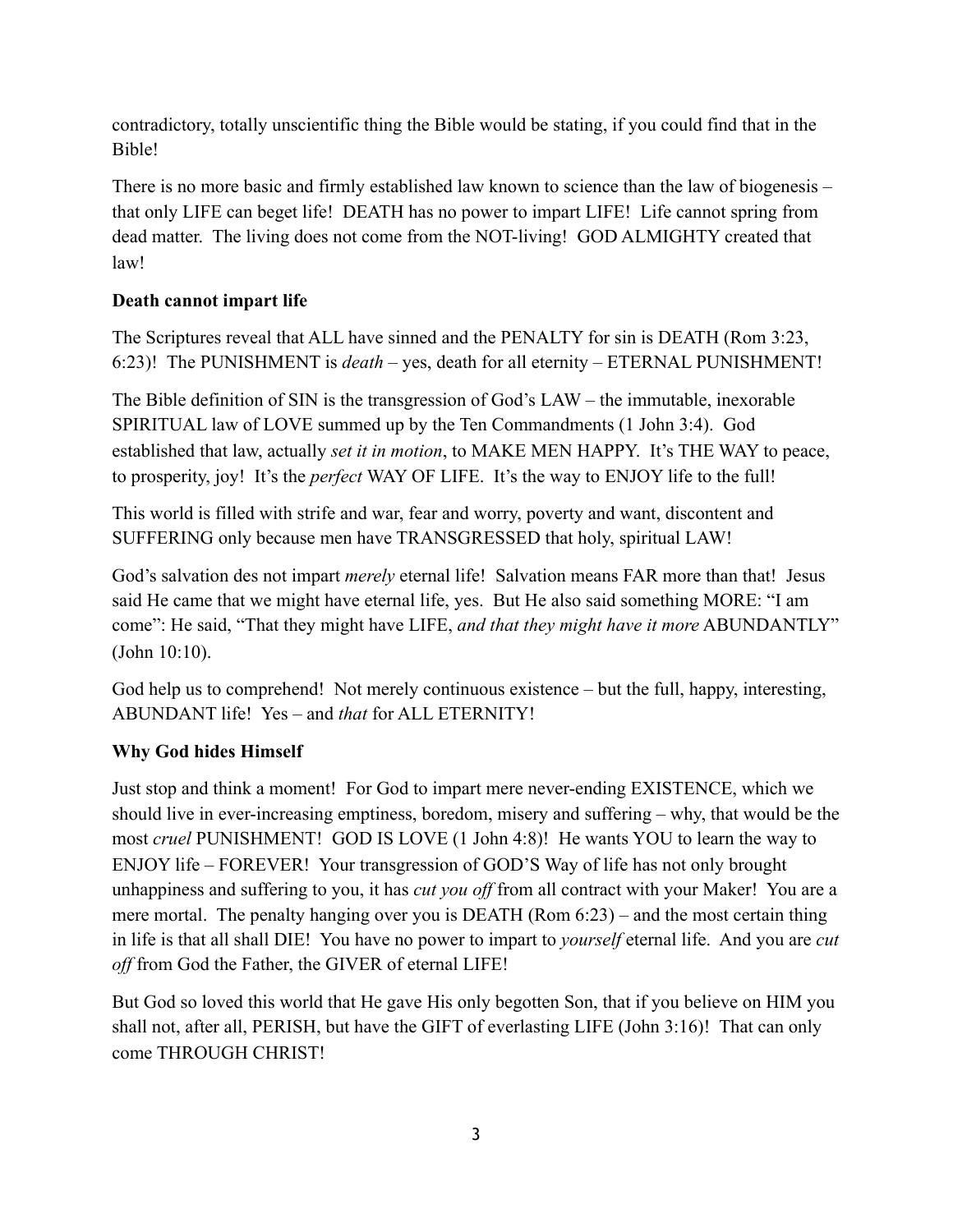But HOW? Jesus Christ was CHANGED from the divine Word of God to mortal human FLESH for the purpose of DEATH. He, ONLY, of all humans lived without sin. He said, "I have *kept* my Father's commandments" (John 15:10).

When He shed His precious blood – when He GAVE *His* life – He was not paying the penalty of His sins, for He never sinned. He was paying YOUR penalty FOR YOU – in your stead! – the penalty you incurred by disobedience!

So now, if and when you really REPENT of your transgressions, and when you BELIEVE, not only IN Christ, but also His GOSPEL, your penalty stands PAID IN FULL – you are RECONCILED to God – you have ACCESS to God the Father!

You are now JUSTIFIED. Your guilt is wiped CLEAN – *up to* THAT *moment!* You are UNDER GRACE – that is, undeserved PARDON for *past* transgressions.

But that GRACE gives you no license to continue in sin! As the apostle Paul wrote: "What shall we say then? Shall we CONTINUE in sin [transgression of Gods' LAW], that grace may abound? GOD FORBID" (Rom 6:1-2). Justification refers only to a guilty PAST!

But *now* where do you stand? Are you now automatically already SAVED? You most certainly are not! *Be* NOT DECEIVED! The DEATH of Christ does *not* IMPART ETERNAL LIFE!

You are NOT finally SAVED by the death of Christ. You are merely JUSTIFIED – your PAST GUILT removed – reconciled to GOD! You are merely PREPARED so that you CAN be saved. You now have access to GOD from whom eternal life comes!

#### **What the death of Christ means**

The BLOOD of Christ does NOT finally SAVE you, and had Christ REMAINED dead you would have *no salvation* – NEVER could you have eternal life!

HERE'S the glorious TRUTH! *Here's* the point I want you to grasp: You are finally SAVED – you receive eternal LIFE – *by the* RESURRECTION of Christ – from the LIVING Christ, not a dead Savior!

It's in YOUR BIBLE. Turn to it – SEE IT WITH YOUR OWN EYES! Turn to Romans 5:8-10: "God commendeth his love toward us, in that, while we were yet sinners, Christ died for us. Much more then, being now *justified by his blood*, we shall be saved from the wrath through him. For if, when we were enemies, we were *reconciled to God by the* DEATH of his Son, much more, being reconciled, *we shall be saved* BY HIS LIFE."

There it is! Do you see? Do you comprehend? We are *forgiven*, JUSTIFIED OF PAST GUILT, reconciled to the father by the DEATH of Christ – but we SHALL BE SAVED, not by His death, but BY HIS LIFE! Yes, by HIS RESURRECTION!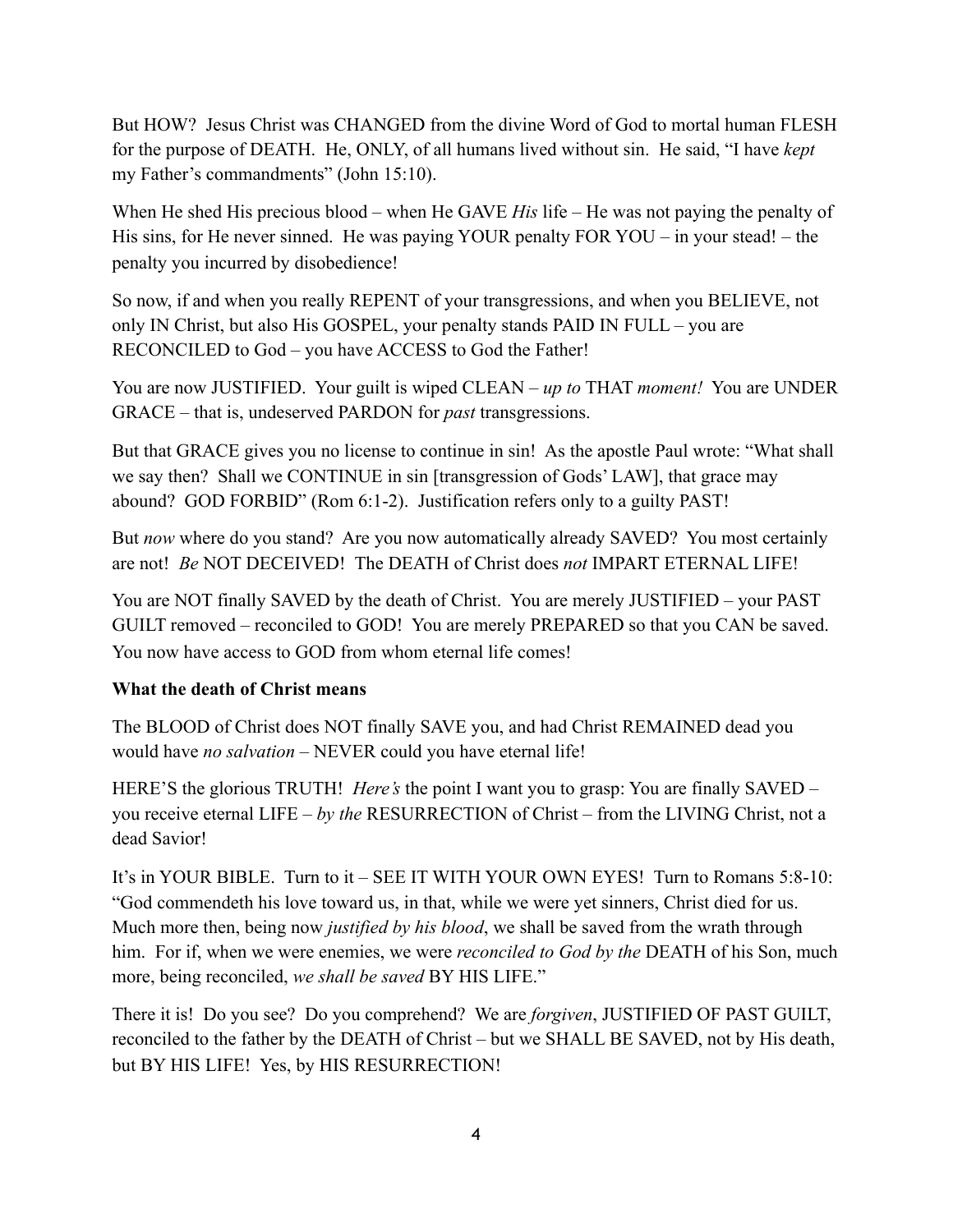In 1 Corinthians 5:7-8 the apostle Paul laid down the commandment for the CHURCH: "Christ our Passover is sacrificed for us: *Therefore let us* KEEP THE FEAST."

The original TRUE Church that *Jesus* built kept the PASSOVER and the Feast of Unleavened Bread, NOT Easter. The Passover was the MEMORIAL of the DEATH of Christ, observed on its anniversary, picturing our JUSTIFICATION from past sins – Our being RECONCILED TO GOD. *Therefore*, as Paul said, let us PUT SIN OUT OF OUR LIVES, for that's what the Festival of Unleavened Bread was given by God to picture to HIS CHURCH!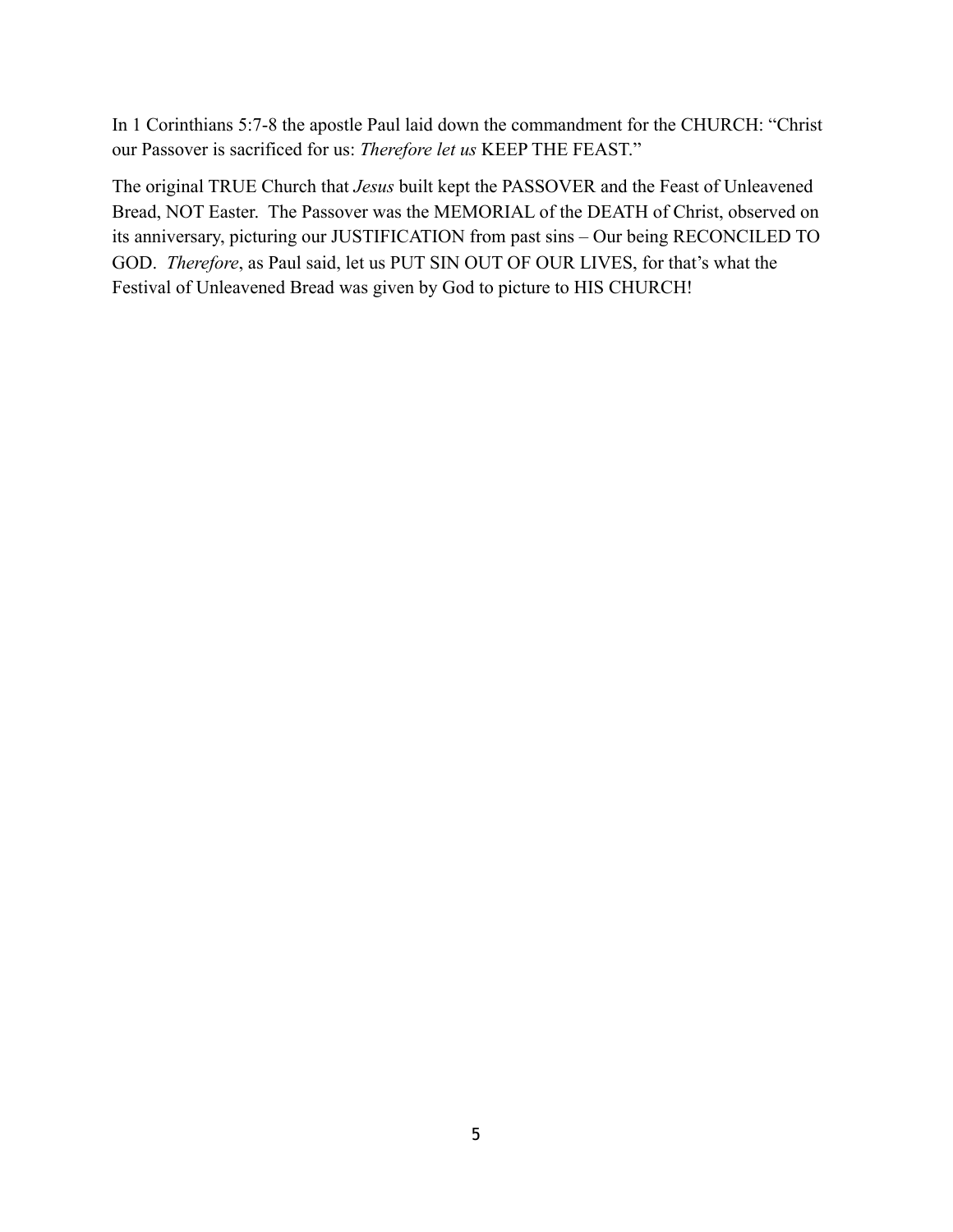Also, *this* Festival of GOD pictured the RISEN, RESURRECTED CHRIST! And so, as CHRIST died for us and ROSE again, the people of God are instructed, "Likewise reckon *ye also yourselves* to be dead indeed UNTO SIN, but ALIVE unto God through Jesus Christ our Lord" – yes, through Christ's LIFE (Rom 6:11).

### **Saved by His resurrection**

CHRIST'S resurrection makes possible OUR resurrection to immortal life in the very divine FAMILY of God – He is only the *first*born of many brethren (Rom 8:29)! Our gift of ETERNAL LIFE results NOT from the DEATH of Christ, but from HIS RESURRECTION!

Suppose Jesus Christ had remained dead in His tomb. Do you suppose that, in that case, your faith in HIS BLOOD – HIS DEATH – could have SAVED you? If you do, you'd be trusting in a FALSE HOPE! It's time we realize the TRUTH!

Notice again – read this in YOUR BIBLE: "If Christ be not risen, then is our preaching VAIN, and *your faith* is also VAIN… if Christ be NOT RAISED, your faith is VAIN… Then they also which are fallen asleep [that is, DEAD] in Christ are PERISHED" – unless Christ ROSE from the dead (1 Cor 15: 14-18)!

Do you grasp the wonderful truth? Christ is not a *dead* Savior! HE ROSE from the dead! He is our LIVING Savior!

But HE *was* DEAD! He rose from DEATH – not from LIFE! It was the EVERLASTING FATHER who raised Him – who imparted eternal LIFE to Him!

Jesus Christ became mortal man for the very PURPOSE of *death* – to pay the PENALTY – DEATH – for you and for me. He was mortal. He died. YOU are mortal. YOU shall die. And there is NO immortal life – and no possibility of it – in mortal man. GOD ALONE possesses inherent immortality! God *is* life – life inherent – life eternal! God alone has life to IMPART! We can have it only as HIS GIFT!

#### **No immortal souls**

The Scriptures DO NOT teach that the soul that sins shall go on living forever, but "the soul that sinneth, IT SHALL DIE" (Ezek. 18:4).

And ALL have sinned! YOU have sinned! Millions of people today have learned to HATE other people. People learn to HATE in time of war. Do THEY have eternal life inherent – do THEY have an immortal soul – is ANY eternal life inherent in them?

LISTEN: "Whosoever hateth his brother is a murderer: and **ye know that no murderer hath eternal life abiding in him**" (1 John 3:15).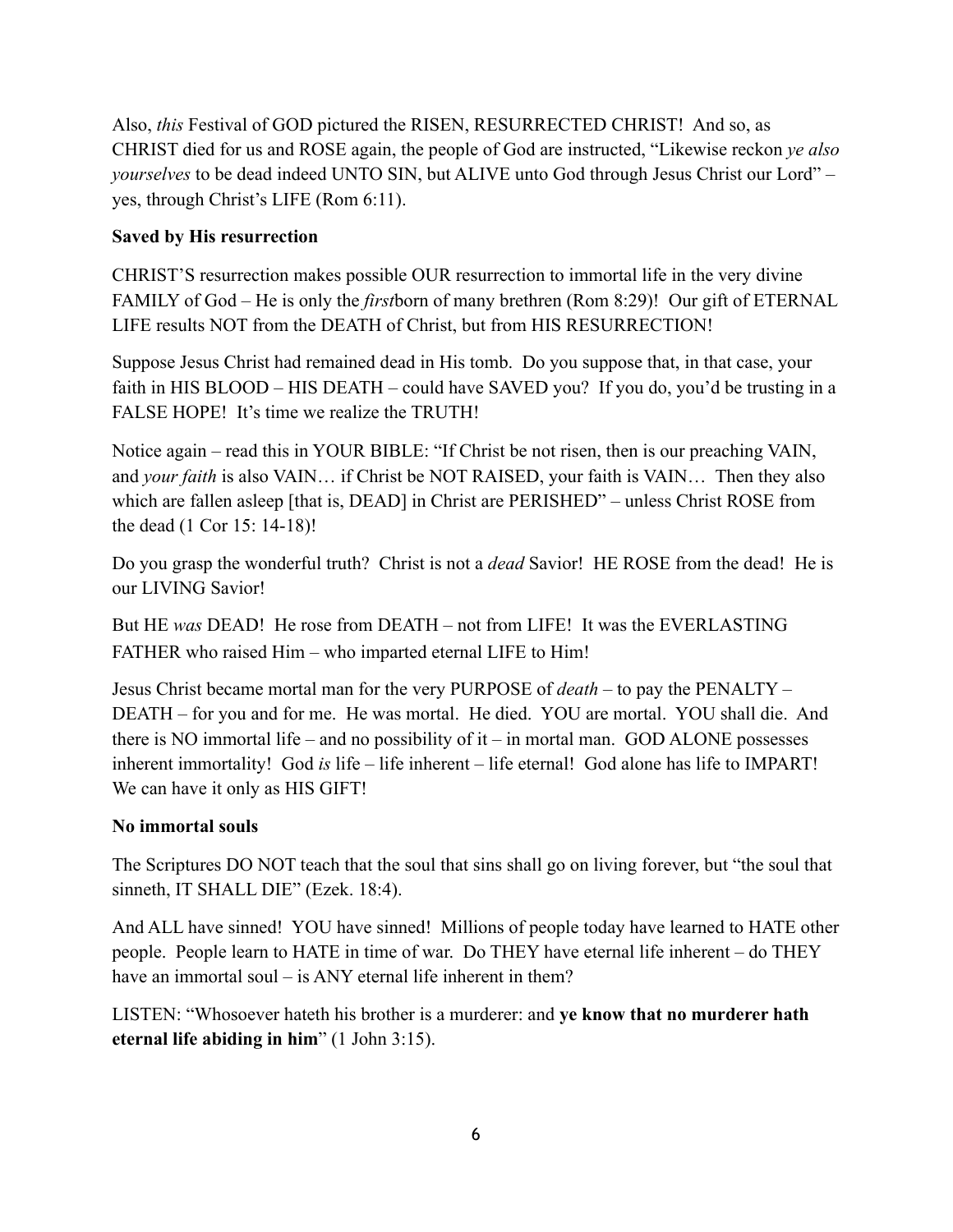GOD'S WORD says plainly such a person does NOT have an immortal soul! To our first parent, God said "Dust *thou* art, and unto dust shalt THOU return" (Gen 3:19). He didn't say "your body that you live in" – He said "Dust THOU art."

YOUR Bible says man is MORTAL, but nowhere does it say he is immortal. Man is mortal flesh, subject to corruption – DEATH! All have sinned, and the penalty is DEATH for all ETERNITY – eternal DEATH!

But in John 4:24 it is written, "God is a SPIRIT." And again, "For as the Father hath life in himself; so hath he given to the Son to have life in himself" (John 5:26).

Notice also 1 John 5:11-12; "And this is the record that God hath given to us eternal life, and this life is in his Son. He that hath the Son hath life; and he that hath not the Son of God hath not life."

Christ Jesus is a LIVING Savior! He DIED to pay the DEATH penalty for YOU – that your past guilt might be erased! God RAISED Him from the dead, to make a resurrection to ETERNAL LIFE possible for YOU. Jesus said, "I am the resurrection, and the LIFE" (John 11:25).

Paul wrote, "But now is CHRIST RISEN from the dead, and become the firstfruits of them that slept" (1 Cor 15:20).

## **Why the Gospel of the Kingdom?**

But His resurrection made possible NOT ONLY *your* personal salvation and mine, but the resurrection of this dying WORLD!

For Christ was raised from the dead to ascend to the throne of GOD the Father in heaven to be GLORIFIED – TO RECEIVE for Himself the KINGDOMS OF THIS WORLD – and He promised that if He *went*, He would COME AGAIN (John 14:3) – coming this time as KING of kings and LORD of lords, to RULE THE WORLD with the supernatural power of God – to bring us the happy WORLD TOMORROW! Jesus' GOSPEL was the GOOD NEWS of the *Kingdom of God* – the REIGN of God – WORLD RULE!

The CONDITIONS to entering that glorious and GLORIFIED Kingdom are these: "REPENT" – repent of YOUR ways, YOUR thoughts, the ways of this world, the ways that have seemed RIGHT to a man, but are contrary to God's perfect and holy LAW – and "BELIEVE." Yes, believe the GOSPEL – believe on CHRIST as personal Savior.

The inspired Peter pointed the way: "REPENT and BE BAPTIZED." He said, "… and ye shall receive the gift of the Holy [Spirit]" (Acts 2:38). That's the WAY to salvation – the WAY into eternal inheritance in the KINGDOM OF GOD.